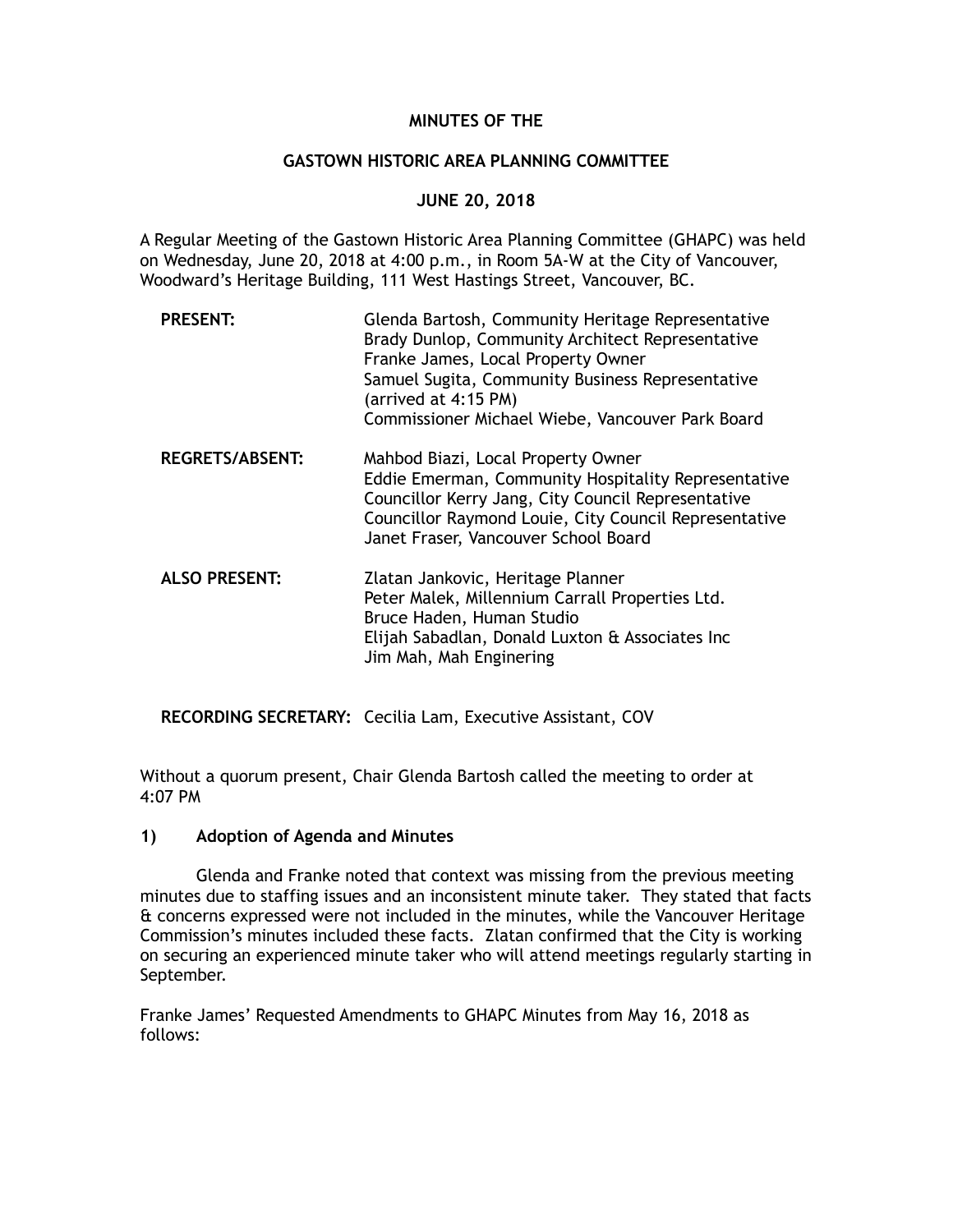- 1. Zlatan Jankovic, Heritage Planner, noted an amendment to the agenda as follows: "delete from the last sentence in paragraph two," "and the project is generally consistent with its planning framework."
- 2. Franke James noted that the proposed "Waterfront Tower" is not consistent with the Central Waterfront Hub Framework approved by City Council in 2009. The Framework shows a building of 6,100 square meters and 11 storeys for this site. In contrast, Cadillac Fairview's plan is for a building of 26-storeys and 34,000 square metres.
- 3. She asked if Cadillac Fairview would be going to City Council for approval since it would be a 'massive change' and the 'piecemeal' approach to planning the Waterfront would close options for this important transit hub and public space. Matthew Cavanaugh of Cadillac Fairview responded that "We will not be [going back to City Council]."
- 4. Franke James expressed her concern that "the 26-storey building will dwarf the two heritage buildings, and feel oppressive to pedestrians." She said she was concerned because the 'Standards and Guidelines' advise against destroying or detracting from a heritage area by having things that are out of scale.
- 5. Franke James noted that this is the last big area in the Downtown Waterfront to be developed and as the Gateway to Gastown, is of great significance. She stressed that the Council-initiated 2017 review of the Central Waterfront Hub Framework should be completed before any projects are considered.

MOVED by Brady Dunlop SECONDED by Glenda Bartosh

#### **2) 325 Carrall Street VHR C (M) and (M)**

Bruce Haden, the applicant, introduced the project by giving a recap of preliminary meetings & changes since the last presentation on December 20, 2017. He made reference to what was presented last time and introduced what's new in this project, highlighting the following: the amenity area remains on 325 Carrall; the height has been adjusted although it is still above the maximum allowance of 75 ft; more detail has been added to the architectural articulation of the exterior of the buildings. Those present took a view of the model. Glenda asked for material samples, upon which the applicant shared samples of proposed materials to be used on the exterior of the building.

#### 4:34 PM

Samuel Sugita arrived at the meeting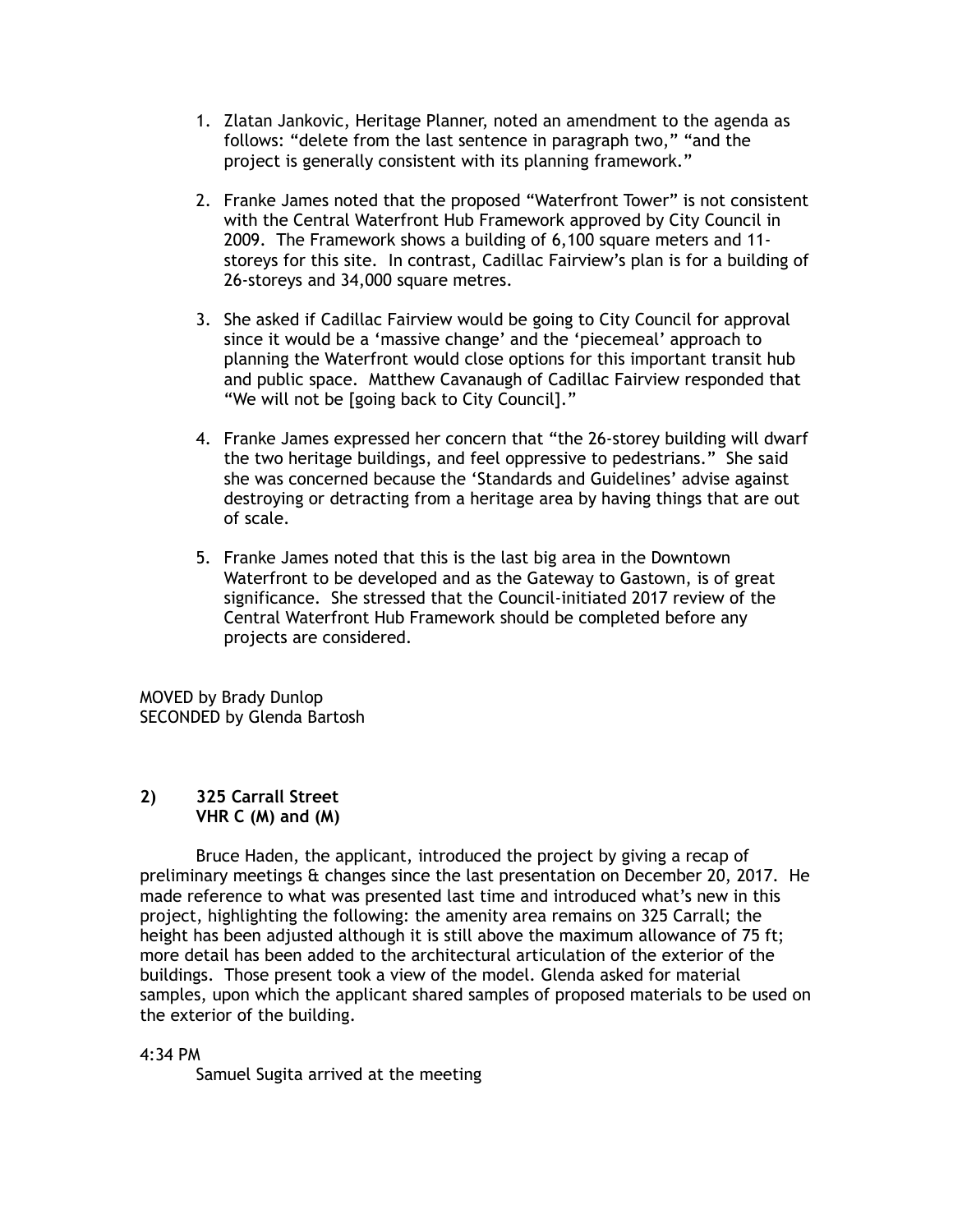Elijah, the heritage consultant, presented the Conservation Plan for 325 Carrall St., which is essentially the retention of the principal façade. Questions from the committee included: whether the rooftop amenities would be accessible to all residents, how bikes would be brought to storage, whether any part of the interiors could be salvaged, how windows would be placed. Franke questioned the seismic upgrade requirements, upon which Jim Mah replied that the new structure reliance is purely on reinforced concrete structure, which will 100% meet building codes. Michael requested to see images from the park's view as a lot of components cannot be seen due to the angle of the photo shown. Glenda asked Zlatan what the best heritage practices are. Zlatan responded that there is a Commemorative Plan concept, but this particular open space in front is already saturated with historic and cultural meanings and fixtures, such as the Totem Pol and the Pigeon Park. The McConnell block has an interesting color, but there were concerns related to the selection of darker brick. The Committee took a look at the material board and how the color reflects differently in the light.

MOVED by Sam Sagita SECONDED by Brady Dunlop

THAT, the Gastown Historic Area Planning Committee appreciates the effort that has been made to improve the previous proposal and generally supports the proposal including the relaxation of height as proposed (from 75ft to 81ft). Further, the Committee recommends additional design development, as follows:

- The storefront on 333 Carrall, to more closely relate to the historic character of Gastown
- Further design consideration be considered to the principal façade of 333 Carrall St. (new building) to consider the presence of the public park space in front
- The color (shade) of dark brick being used for the exterior of 333 Carrall St.
- The reconstructed laneway wall on 325 Carrall St. to more closely reflect the current historic appearance
- The cornice on 333 Carrall St. to be increased in scale/ emphasized
- Further design development to the rooftop addition to 325 Carrall St. (The McConnell Building) to simplify the built form of the addition.

All in Favour

5:24 PM

Michael Wiebe left the meeting

Franke James moved minutes as amended. SECONDED by Brady Dunlop All in Favour

# **3) Heritage Incentive Program (HIP)**

Zlatan Jankovic, Heritage Planner, provided an overview of the current status of the Heritage Action Plan and the work being done to update the City's heritage conservation toolkit, including the new Heritage Conservation Program. He also briefly